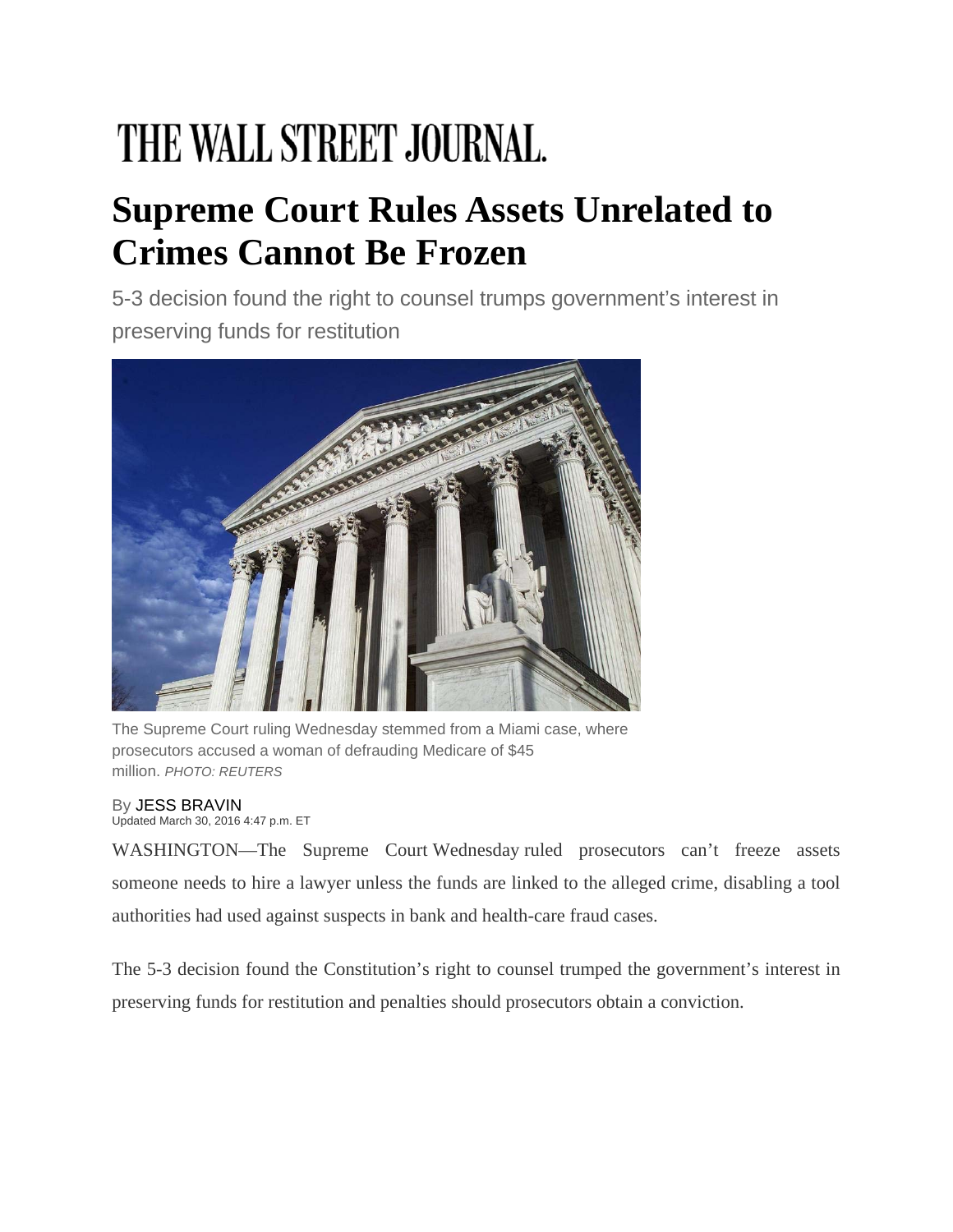Federal law authorizes courts to freeze assets linked to an alleged crime or "property of an equivalent value." Writing for a four-justice plurality, Justice Stephen Breyer said, in essence, that was a false equivalence.

"The relevant difference consists of the fact that the property here is untainted, i.e., it belongs to the defendant, pure and simple," he wrote, joined by Chief Justice John Roberts and Justices Ruth Bader Ginsburg and Sonia Sotomayor. "It is the difference between what is yours and what is mine."

Justice Clarence Thomas agreed with the result, but wrote separately to say he thinks the right to choose legal counsel shouldn't be balanced at all against the government's interest in preserving funds, as the four justices in the plurality had done.

The case came from Miami, where federal prosecutors accused Sila Luis, who ran a business providing care to homebound patients, of defrauding Medicare of \$45 million over a six-year period in a scheme involving kickbacks and bribes of patient recruiters and beneficiaries, as well as false claims for medical procedures.

Ms. Luis has denied the charges.

The government obtained a court order freezing the \$2 million Ms. Luis had at the time she was arrested. She challenged that order, arguing it effectively eliminated her right to hire a lawyer of her choosing.

Justice Breyer's opinion stressed the importance of a client's confidence in his or her lawyer, and the court's many precedents holding sacrosanct the right to counsel.

He cited the court's 1932 opinion throwing out the convictions of the Scottsboro Boys, black defendants who were denied counsel before they were tried and sentenced to death for raping two white women in Alabama.